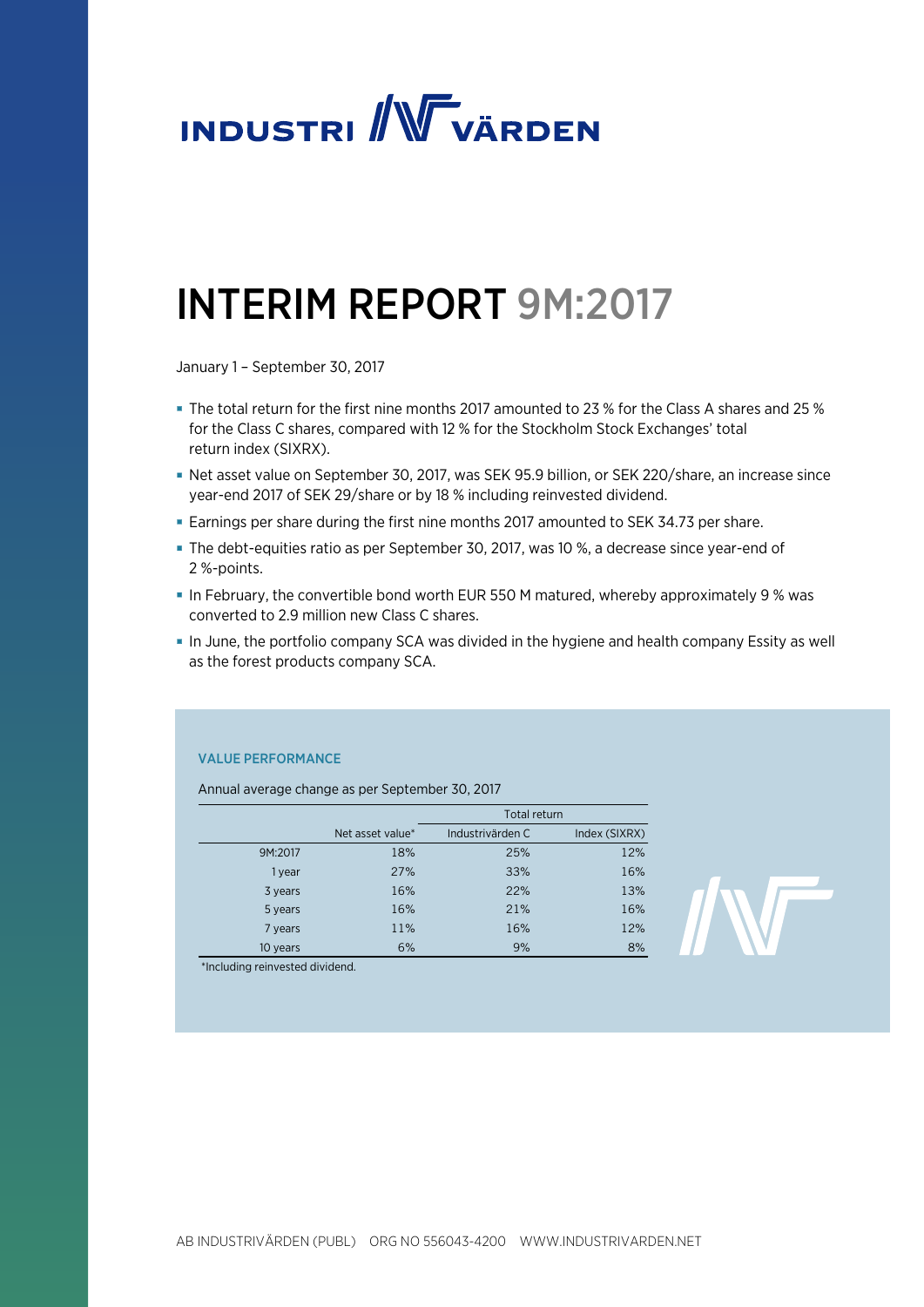# CEO's message

#### **Continued favorable growth in net asset value**

Distinct value creation in portfolio companies that have taken major change steps

#### EXTERNAL FACTORS

Generally speaking the growth forecasts are favorable for the major economies, both this year and for 2018, although differences remain from region to region.

The recovery in Europe continues. The growth forecasts have strengthened, and the political risks have subsided somewhat. The uncertainty surrounding Brexit remains, however.

Growth in the U.S. economy is good, but the growth rate has been revised downwards. This is mainly due to expectations for further tightening in monetary policy and more modest stimuli than what were previously announced. Uncertainty surrounding the effects of Trump's policies is magnifying this sentiment.

In China, growth has stabilized at a slightly higher level. Several growth countries benefit from a weaker US dollar, which strengthened their competitiveness and stabilized the situation.

From a geopolitical perspective, there are number of hot spots, including the situation surrounding North Korea, which is creating uncertainty regionally as well as for the global economy.

All in all, a strong macroeconomic environment and continued favorable outlooks for companies have buttressed the favorable stock market growth, even though we have seen somewhat higher volatility since the half-year mark. From an overall perspective, low interest rates have set the stage for continued capital inflows to the stock market, which favors investments in equities.

#### PORTFOLIO COMPANIES

In recent years several of our portfolio companies have carried out major changes designed to bolster their long-term competitiveness and enhance value creation. Against this background it is gratifying to see that several of these portfolio companies have had exceptional growth in value during the year. Sometimes it is necessary to take more sweeping actions, but perhaps what's most important is to work with continuous improvements.

One portfolio company that is going through an extensive change process is Volvo. As part of the company's stronger focus on organic growth and improved profitability, during the third quarter Volvo introduced new financial targets. Among these, the Volvo Group has set a new target for its operating margin, which shall exceed 10% measured over a business cycle.

I also want to mention something about our two "new" portfolio companies, Essity and SCA. In recent years the former SCA has performed very well, which has been reflected in its strong growth in value. The split of SCA into a hygiene and health company and a forest products company increase the scope for action and opportunities for value creation. These standalone companies are now working with greater focus on generating continued favorable growth. We believe that both Essity and SCA have good opportunities to create enhanced value creation.

Finally, a few words about Ericsson. The company works in an industry with tough competition and rapid technological development. Ericsson is now working on the implementation of its focused business strategy and has intensified its work on cutting costs and increasing efficiency.

#### INDUSTRIVÄRDEN'S PERFORMANCE

Net asset value on September 30, 2017, was SEK 95.9 billion, or SEK 220 per share, representing an increase of 18% during the year, including reinvested dividend. At the end of the period, the portfolio's value was SEK 106.7 billion and net debt was SEK 10.7 billion, corresponding to a debt-equities ratio of 10%. This means that the debt-equities ratio has decreased by two percentage points since year-end.

The total return for the Class A and Class C shares was 23% and 25%, respectively, compared with 12% for the total return index (SIXRX).

Stockholm, October 5, 2017

Helena Stjernholm **CEO**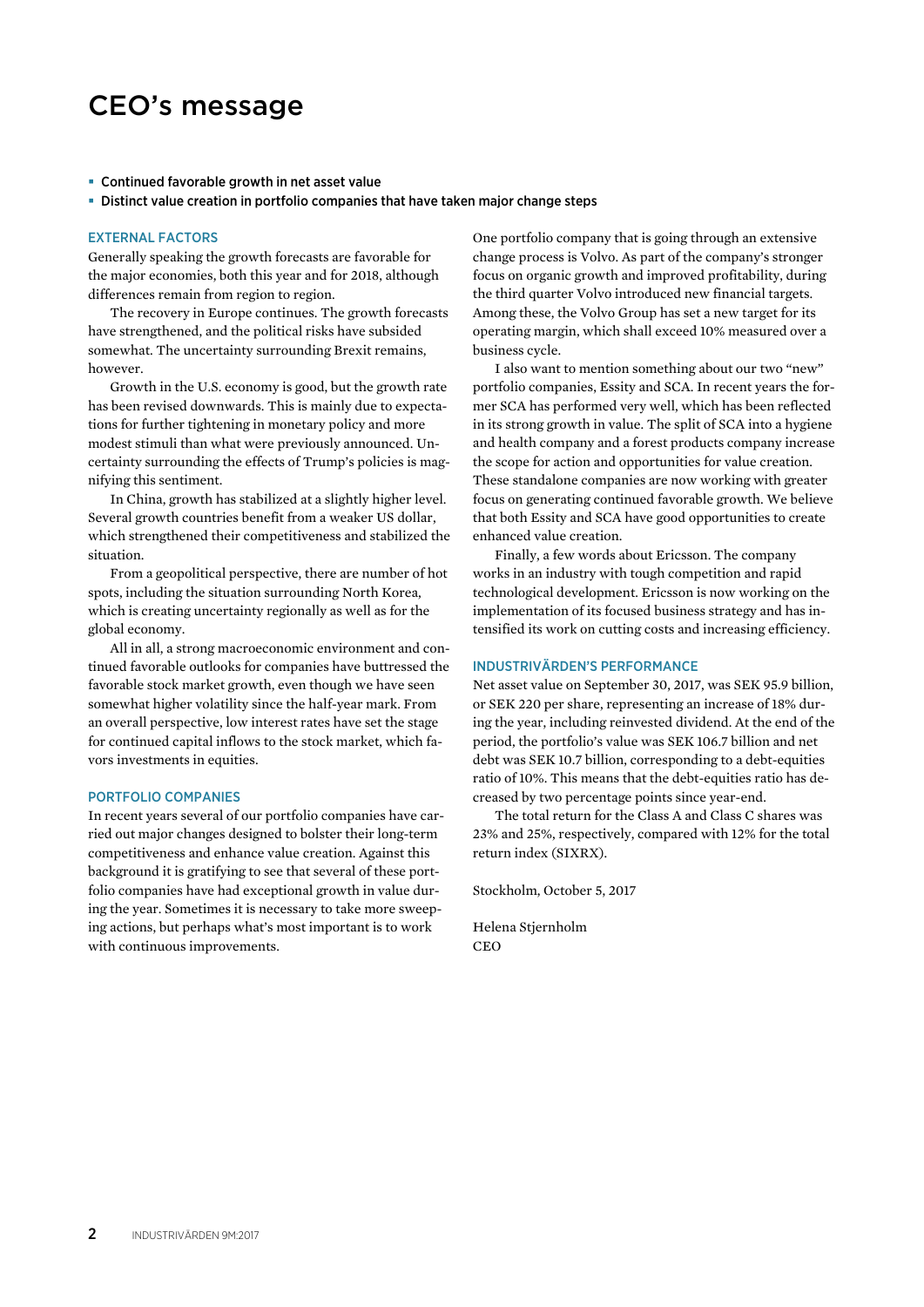# **Overview**

# INDUSTRIVÄRDEN IN BRIEF

Industrivärden conducts long-term asset management that creates value through active ownership. The long-term goal is to increase net asset value and thereby generate a return for Industrivärden's shareholders that exceeds the market's required rate of return. Taking into account the risk profile of the portfolio's investments, the shareholders are to be given a total return which over time is higher than the average for the Stockholm Stock Exchange.

More information can be found on www.industrivarden.net.

### EQUITIES PORTFOLIO, SEPTEMBER 30, 2017



### COMPOSITION OF EQUITIES PORTFOLIO AND NET ASSET VALUE

|                                        | 9/30/2017                |                          |       |                      |                    |                 | 9M:2017         |                     |
|----------------------------------------|--------------------------|--------------------------|-------|----------------------|--------------------|-----------------|-----------------|---------------------|
|                                        |                          | Share of<br>ownership, % |       |                      | Market value       |                 | Total<br>return | TR for the<br>stock |
| Portfolio companies                    | No. of shares            | Capital                  | Votes | Share of<br>value, % |                    | SEK M SEK/share | <b>SEKM</b>     | %                   |
| Handelsbanken A                        | 194 923 948              | 10.0                     | 10.2  | 22                   | 23 956             | 55              | 258             | 1                   |
| Volvo A                                | 142 154 571              | 6.7                      | 21.8  | 21                   | 22 247             | 51              | 7 5 8 9         | 50                  |
| Sandvik                                | 147 584 257              | 11.8                     | 11.8  | 19                   | 20 736             | 48              | 4511            | 27                  |
| Essity A<br>Essity B                   | 35 000 000<br>31 800 000 | 9.5                      | 29.8  | 14                   | 7721<br>7 0 4 7    | 34              | 1512            | 11<br>11            |
| ICA Gruppen                            | 20 625 000               | 10.3                     | 10.3  | 6                    | 6 3 1 3            | 15              | 807             | 14                  |
| Skanska A<br>Skanska B                 | 12 667 500<br>16 343 995 | 6.9                      | 23.9  | 5                    | 2 3 9 0<br>3 0 8 4 | 13              | $-542$          | $-9$<br>$-9$        |
| <b>SCA A</b><br><b>SCAB</b>            | 35 000 000<br>31 800 000 | 9.5                      | 29.7  | 4                    | 2 5 1 1<br>2 1 9 4 | 11              | 1 2 3 8         | 35<br>34            |
| SSAB A<br><b>SSAB B</b>                | 63 105 972<br>54 633 318 | 11.4                     | 18.2  | $\overline{4}$       | 2 4 7 6<br>1766    | 10              | 487             | 13<br>12            |
| Ericsson A<br>Ericsson B               | 86 052 615<br>1 000 000  | 2.6                      | 15.1  | $\overline{4}$       | 4 0 5 4<br>47      | 9               | $-440$          | $-10$<br>$-11$      |
| Other                                  |                          |                          |       | $\mathbf 0$          | 197                | 0               | 48              |                     |
| Equities portfolio                     |                          |                          |       | 100                  | 106 740            | 245             | 15 4 68         | 16                  |
| Interest-bearing net debt              |                          |                          |       |                      | $-10678$           | $-25$           | Index:          | 12                  |
| Adjustment regarding exchangeable bond |                          |                          |       |                      | $-182$             | $-0$            |                 |                     |
| Net asset value                        |                          |                          |       |                      | 95 881             | 220             |                 |                     |
| Debt-equities ratio                    |                          |                          |       |                      |                    | 10%             |                 |                     |

The total return for Essity and SCA has been calculated as the respective company's share of the original company, SCA's, total return before the split (based on share of value at the time of division), and then based on the value development in each company. The split was carried out on June 9 and the first trading day in Essity was on June 15, 2017.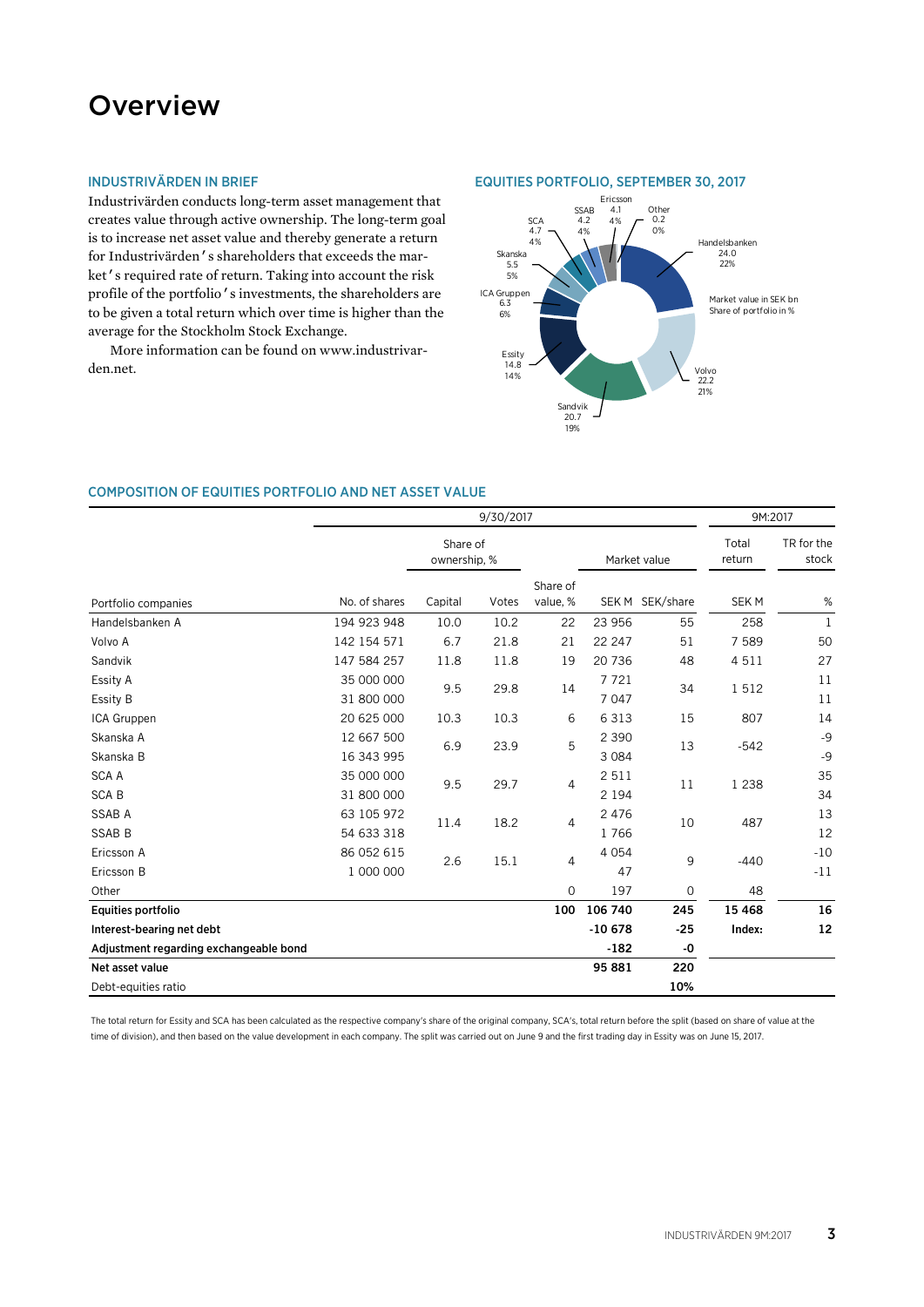# Performance

#### NET ASSET VALUE

Net asset value on September 30, 2017, was SEK 95.9 billion, or SEK 220 per share, an increase during the first nine months of SEK 29 per share, corresponding to 15 % or by 18 % including reinvested dividend. The dividend payed out in 2017 amounted to SEK 5.25 per share. The total return index (SIXRX) increased by 12 % during the same period.

During the last five and ten-year period, net asset value grew by 16 % and 6 %, respectively, per year including reinvested dividend. The total return index (SIXRX) increased by 16 % and 8 %, respectively, during the same period.

### EQUITIES PORTFOLIO

During the first nine months 2017 the value of the equities portfolio increased by SEK 12.5 billion. On September 30, 2017 the equities portfolio amounted to SEK 106.7 billion, or SEK 245 per share. The shareholdings in Volvo, Sandvik, Essity and SCA made significant positive contributions to the equities portfolio's value performance.

During the last three-year period the shareholdings in Volvo, SCA, Sandvik and Essity have had higher total returns than the total return index (SIXRX) while the shareholdings in ICA Gruppen and Skanska have had a development in line with the total return index. The shareholdings in Handelsbanken, SSAB and Ericsson have had lower total returns than the total return index (SIXRX).

#### CASH FLOW

*Investment activities* 

During the first nine months 2017 no purchases or sales were made in the portfolio companies.

On April 5, 2017 the Annual General Meeting of SCA decided to distribute all shares in Essity (formerly SCA Hygiene) to SCA's shareholders. The distribution to the shareholders was conducted in accordance with the Swedish "Lex Asea" rules, entailing that the distribution was exempt from taxation. One share of Class A in SCA carried entitlement to one share of Class A in Essity and one share of Class B in SCA carried entitlement to one share of Class B in Essity. The first day of trading was on June 15, 2017.

#### *Dividend payed out*

The Annual General Meeting on May 9, 2017 approved the Board of Directors' proposal of a dividend of SEK 5.25 per share (5.00). The total dividend payout amounted to SEK 2 285 M (2 162).

#### *Management cost*

The management cost during the first nine months 2017 amounted to SEK 82 M (86), which on a yearly basis corresponded to 0.10 % of the equities portfolio's value on September 30, 2017.

#### DEVELOPMENT OF NET ASSET VALUE 9M:2017

|                           |         | 9/30/2017 | 12/31/2016 |           |  |
|---------------------------|---------|-----------|------------|-----------|--|
|                           | SEK bn  | SEK/share | SEK bn     | SEK/share |  |
| Equities portfolio        | 106.7   | 245       | 94.2       | 218       |  |
| Interest-bearing net debt | $-10.7$ | $-25$     | $-11.5$    | $-27$     |  |
| Adjustment exchangeable   | $-0.2$  | -0        | ٠          |           |  |
| Net asset value           | 95.9    | 220       | 82 R       | 191       |  |



#### CONTRIBUTION ANALYSIS OF SHAREHOLDINGS 9M:2017



# PERFORMANCE OF SHAREHOLDINGS, 3 YEARS

|                            | Annual average total return, % |
|----------------------------|--------------------------------|
|                            | 3 years                        |
| Volvo                      | 29                             |
| $SCA*$                     | 28                             |
| Sandvik                    | 23                             |
| Essity*                    | 20                             |
| ICA Gruppen                | 13                             |
| Skanska                    | 12                             |
| Handelsbanken              | 8                              |
| <b>SSAB</b>                | -6                             |
| Ericsson                   | $-16$                          |
| Total return index (SIXRX) | 12                             |

\*For calculation methodology see table at page 3.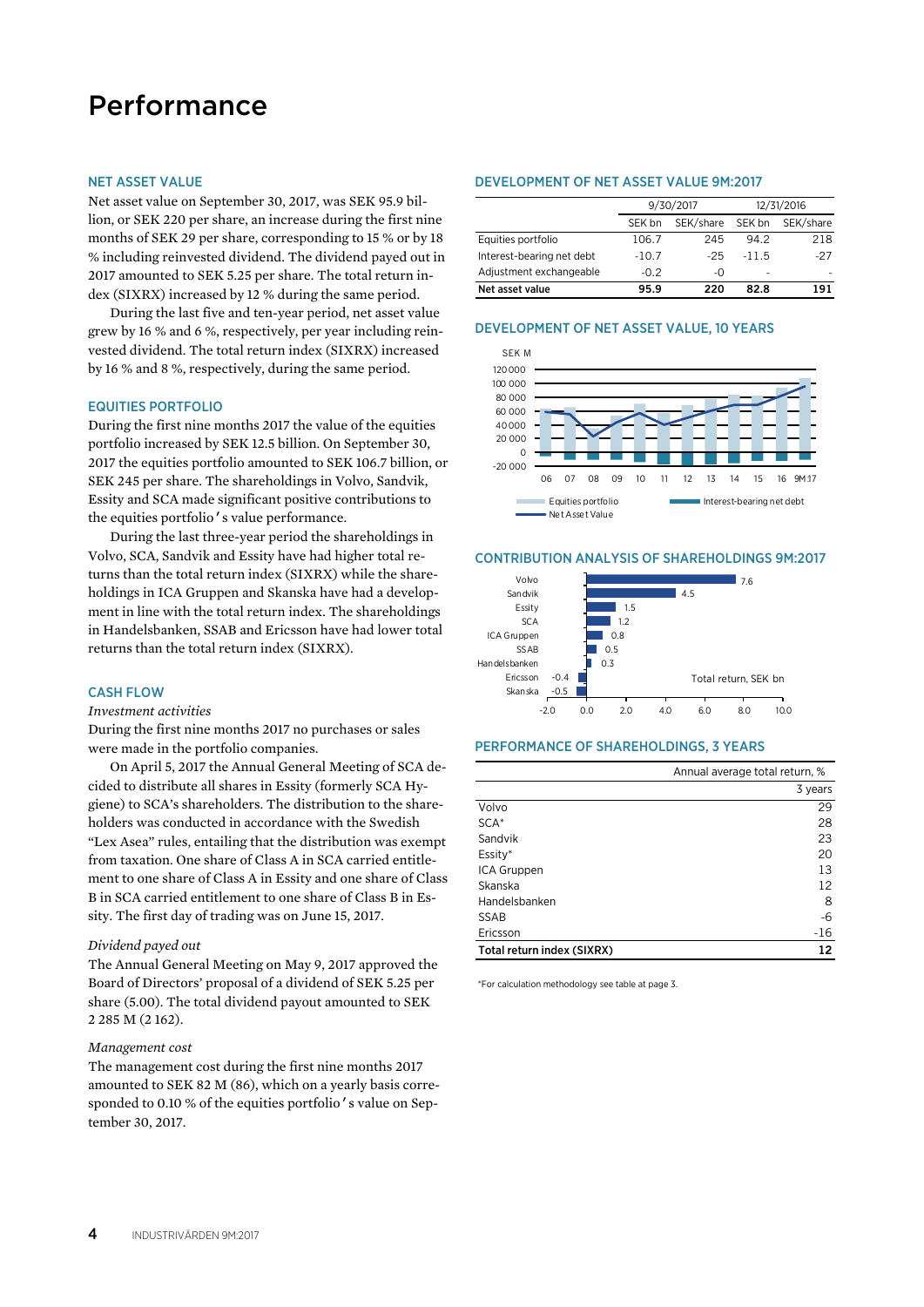# NET DEBT

Interest-bearing net debt amounted to SEK 10.7 billion on September 30, 2017. The debt-equities ratio was 10 %, and the equity ratio was 89 % (85). The debt-equities ratio is calculated as interest-bearing net debt in relation to the market value of the equities portfolio.

On September 30, 2017, interest-bearing liabilities had an average capital duration of approximately 2 years and carried an average interest rate of approximately 0.2 %. Current unutilized committed bank loans that can be used for refinancing needs amounts to SEK 2 billion.

No part of Industrivärden's borrowings is conditional on any covenants. Standard & Poor's credit ranking on Industrivärden's is A/Stable/A-1.

In 2014 a SEK 4.4 billion exchangeable bond was issued based on ICA Gruppen's stock. The bond matures in 2019 and was issued at a premium of approximately 38 % to ICA Gruppen's, share price at the time and carries no interest. The strike price amounted to SEK 293.86 per share as per September 30, 2017. In the event of a potential future exchange, there is a possibility to pay either with shares or with cash equivalents.

The six-year convertible bond worth EUR 550 M that was issued in January 2011 matured on February 27, 2017, whereby approximately 9 % of the convertible bond, corresponding to 50.9 MEUR, was converted to 2 868 606 new Class C shares.

# INDUSTRIVÄRDEN SHARE DATA

The market prices for Industrivärden's Class A and C shares were SEK 217.40 and SEK 206.30 on September 30, 2017. At year-end 2016 the corresponding market prices were SEK 180.20 and SEK 169.80.

The total return for Industrivärden's Class A and C shares during the first nine months 2017 were 23 % and 25 %, respectively, compared with 12 % for the total return index (SIXRX). The total returns for Industrivärden's shares over longer periods of time are shown in the table on page 1.

At the 2011 Annual General Meeting, a share conversion clause was added to the Articles of Association. Shareholders have the right at any time to request conversion of Class A shares to Class C shares. During the first nine months 2017, 1 025 shares were converted.

#### INTEREST-BEARING NET DEBT, SEPTEMBER 30, 2017

|                              | Credit<br>facility, | Utilized<br>amount, |           |
|------------------------------|---------------------|---------------------|-----------|
|                              | SEK M               | <b>SEKM</b>         | Maturity  |
| Exchangeable bond            |                     | 4 3 3 1             | 2019      |
| MTN-program                  | 8 000               | 3 3 1 7             | 2018-2021 |
| Commercial paper             | 2000                | 2 000               | 2017      |
| Pension debt                 |                     | 120                 |           |
| Other short-term borrowing   |                     | 1 2 3 3             | 2017      |
| <b>Total borrowing</b>       |                     | 11 001              |           |
| Less:                        |                     |                     |           |
| Interest-bearing receivables |                     | 323                 |           |
| Interest-bearing net debt    |                     | 10 678              |           |

### SHARE STRUCTURE, SEPTEMBER 30, 2017

|                |               |              | Capital, | Votes. |
|----------------|---------------|--------------|----------|--------|
| Share class    | No. of shares | No. of votes | %        | ℅      |
| A (1 vote)     | 268 184 405   | 268 184 405  | 61.6     | 94.1   |
| $C(1/10$ vote) | 167 025 472   | 16 702 547   | 38.4     | 5.9    |
| Total          | 435 209 877   | 284 886 952  | 100 O    | 100 O  |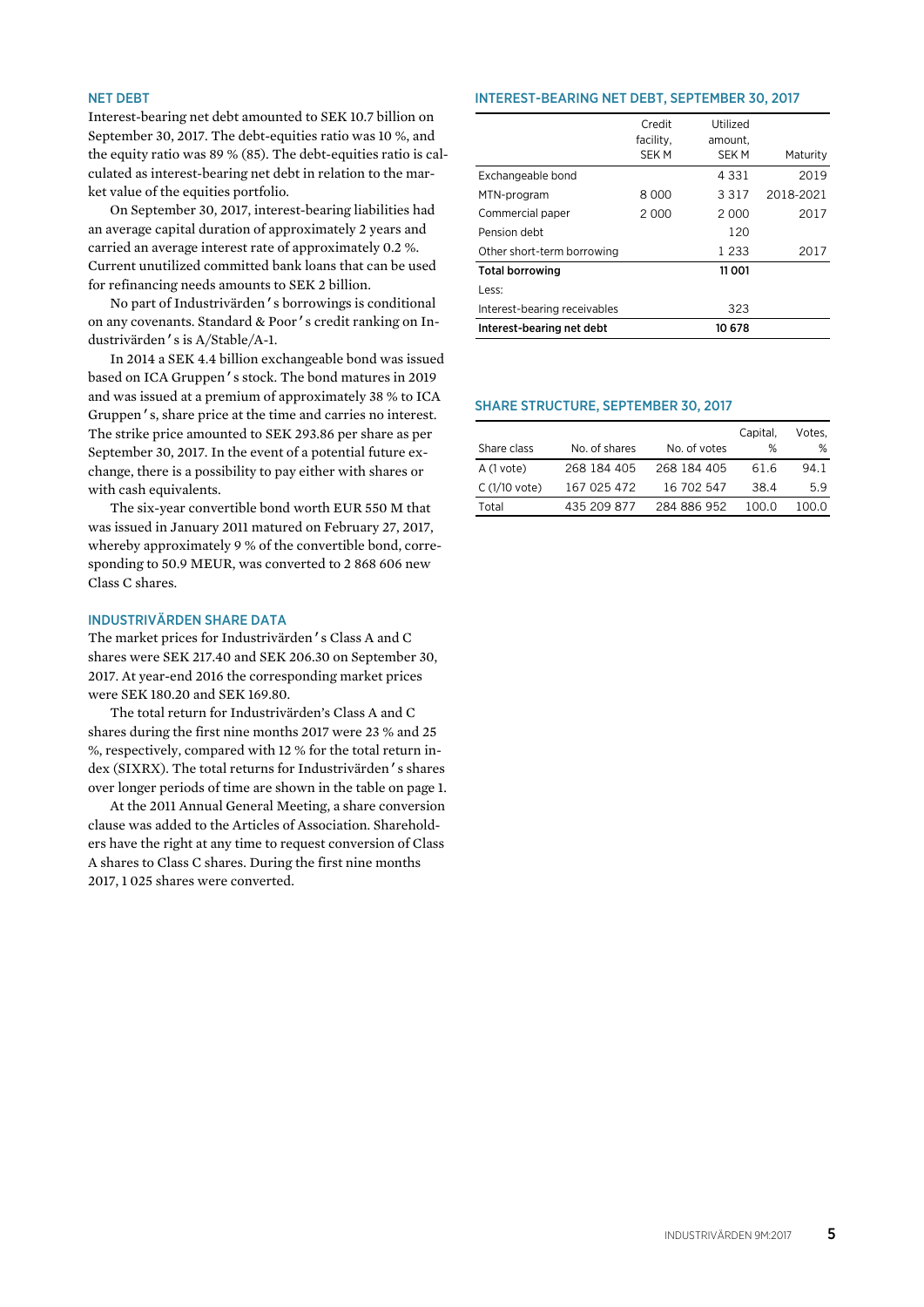# **Other**

# FINANCIAL CALENDAR

Year-end report 2017: February 8, 2018 Interim report January–March: April 9, 2018 Annual General Meeting: April 17, 2018 in Stockholm Interim report January–June: July 5, 2018 Interim report January–September: October 5, 2018

# CONTACT PERSONS

Sverker Sivall, Head of Corporate Communication and Sustainability, Phone: +46-8-666 64 19 E-mail: ssl@industrivarden.se Martin Hamner, CFO, Helena Stjernholm, CEO

# CONTACT INFORMATION

AB Industrivärden (publ) Box 5403, SE-114 84 Stockholm, Sweden Registered office: Stockholm Reg. no.: 556043-4200 Switchboard: +46-8-666 64 00 info@industrivarden.se www.industrivarden.net

# TICKER CODES

INDUC:SS, Bloomberg INDUc.ST, Reuters INDU C, NASDAQ OMX

### PUBLICATION

This information is information that AB Industrivärden is obliged to make public pursuant to the EU Market Abuse Regulation. The information was submitted for publication, through the agency by the Head of Corporate Communication and Sustainability stated above, at 10:00 a.m. CET on October 5, 2017.

*This interim report has not been reviewed by the Company's auditors.*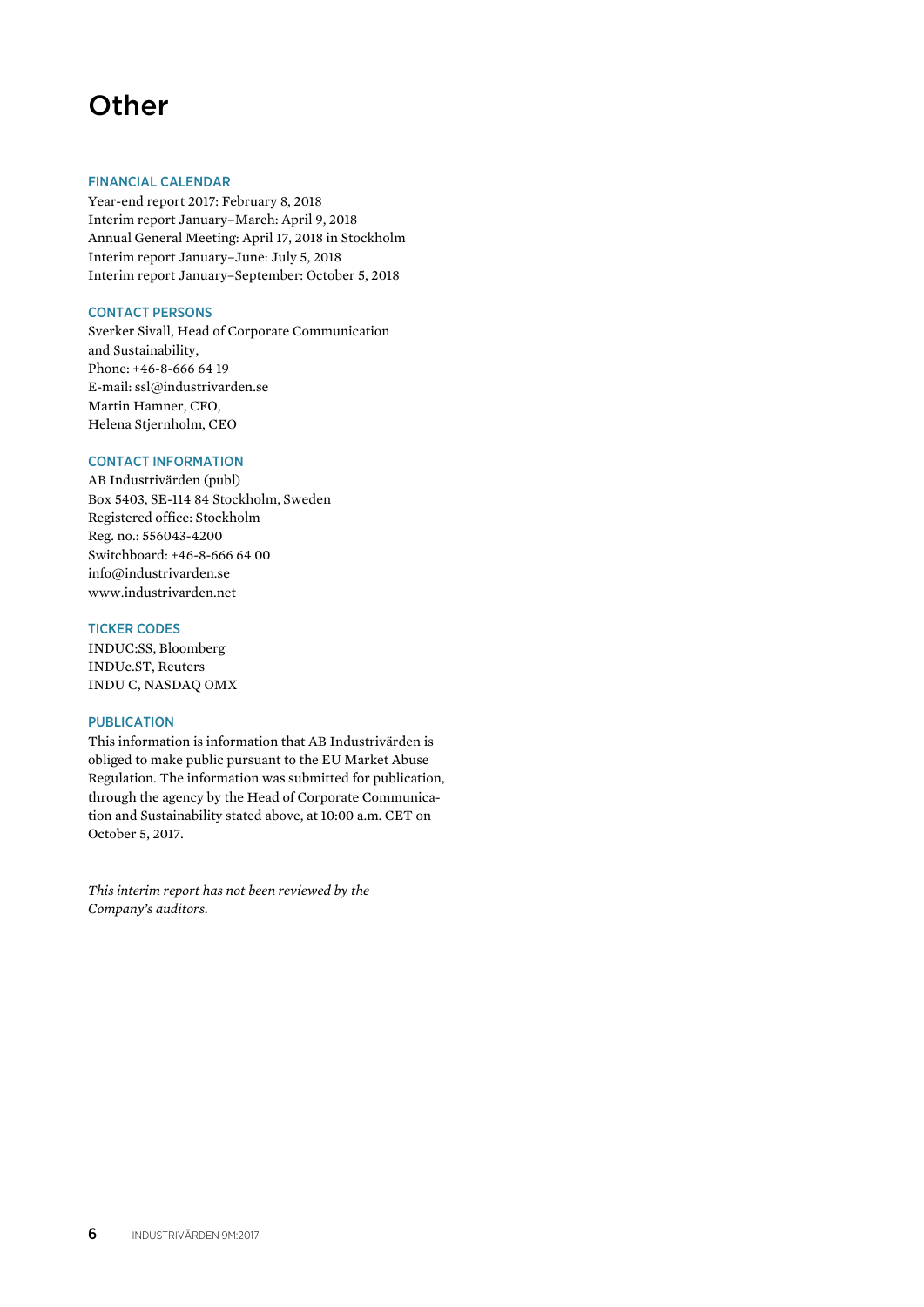# Financial statements

# GROUP

|                                                      | 2017      | 2016      | 2017           | 2016           | 2016           |
|------------------------------------------------------|-----------|-----------|----------------|----------------|----------------|
| SEK M                                                | Jul.-Sep. | Jul.-Sep. | Jan.-Sep.      | Jan.-Sep.      | Jan.-Dec.      |
| <b>INCOME STATEMENT</b>                              |           |           |                |                |                |
| Dividend income from stocks                          | $\Omega$  | 0         | 2786           | 3078           | 3078           |
| Change in value of stocks, etc.                      | 1 5 5 1   | 7098      | 12 475         | 7 1 0 6        | 13 687         |
| Management cost                                      | $-27$     | $-26$     | $-82$          | $-86$          | -112           |
| Operating income                                     | 1 5 2 4   | 7072      | 15 179         | 10 098         | 16 653         |
| Financial items                                      | -5        | $-52$     | $-75$          | $-153$         | $-202$         |
| Income after financial items                         | 1 5 1 9   | 7020      | 15 104         | 9945           | 16451          |
| Tax                                                  |           |           |                |                |                |
| Net income for the period                            | 1519      | 7020      | 15 104         | 9945           | 16451          |
| Earnings per share, SEK                              | 3.49      | 16.23     | 34.73          | 23.00          | 38.05          |
| Earnings per share after dilution, SEK               | 3.49      | 15.43     | 34.73          | 21.31          | 34.93          |
| STATEMENT OF COMPREHENSIVE INCOME                    |           |           |                |                |                |
| Comprehensive income for the period                  | 1 5 1 9   | 7020      | 15 104         | 9945           | 16 441         |
|                                                      |           |           |                |                |                |
| BALANCE SHEET as per end of period                   |           |           |                |                |                |
| Equities                                             |           |           | 106 740        | 87 771         | 94 250         |
| Other non-current assets<br>Total non-current assets |           |           | 12<br>106 752  | 312<br>88 0 83 | 214<br>94 4 64 |
|                                                      |           |           |                |                |                |
| Cash and cash equivalents                            |           |           | $\overline{O}$ | 931            | 823            |
| Other current assets                                 |           |           | 332            | 56             | 337            |
| Total current assets                                 |           |           | 332            | 987            | 1 1 6 0        |
| <b>Total assets</b>                                  |           |           | 107 084        | 89 070         | 95 624         |
| Shareholders' equity                                 |           |           | 95 431         | 75 633         | 82 129         |
| Non-current interest-bearing liabilities             |           |           | 7 2 6 8        | 6843           | 7 3 8 2        |
| Non-current non interest-bearing liabilities*        |           |           | 503            | 500            | 414            |
| Total non-current liabilities                        |           |           | 7771           | 7 3 4 3        | 7796           |
| Current interest-bearing liabilities                 |           |           | 3733           | 5855           | 5425           |
| Other liabilities                                    |           |           | 149            | 239            | 274            |
| <b>Total current liabilities</b>                     |           |           | 3882           | 6094           | 5699           |
| Total shareholders' equity and liabilities           |           |           | 107 084        | 89 070         | 95 624         |
| <b>CASH FLOW</b>                                     |           |           |                |                |                |
| Cash flow from operating activities                  |           |           | 2633           | 2922           | 2854           |
| Cash flow from investing activities                  |           |           | $\overline{O}$ | 856            | 834            |
| Cash flow from financing activities**                |           |           | $-3456$        | $-2852$        | $-2870$        |
| Cash flow for the period                             |           |           | $-823$         | 926            | 818            |
| Cash and cash equivalents at end of period           |           |           | $\mathbf 0$    | 931            | 823            |

\* Of which, the option component of the exhangeable bond, totaling SEK 429 M, which at the time of issue amounted to a total of SEK 335 M.

\*\* Of which, dividends of SEK 2 285 (2 162) M paid to shareholders.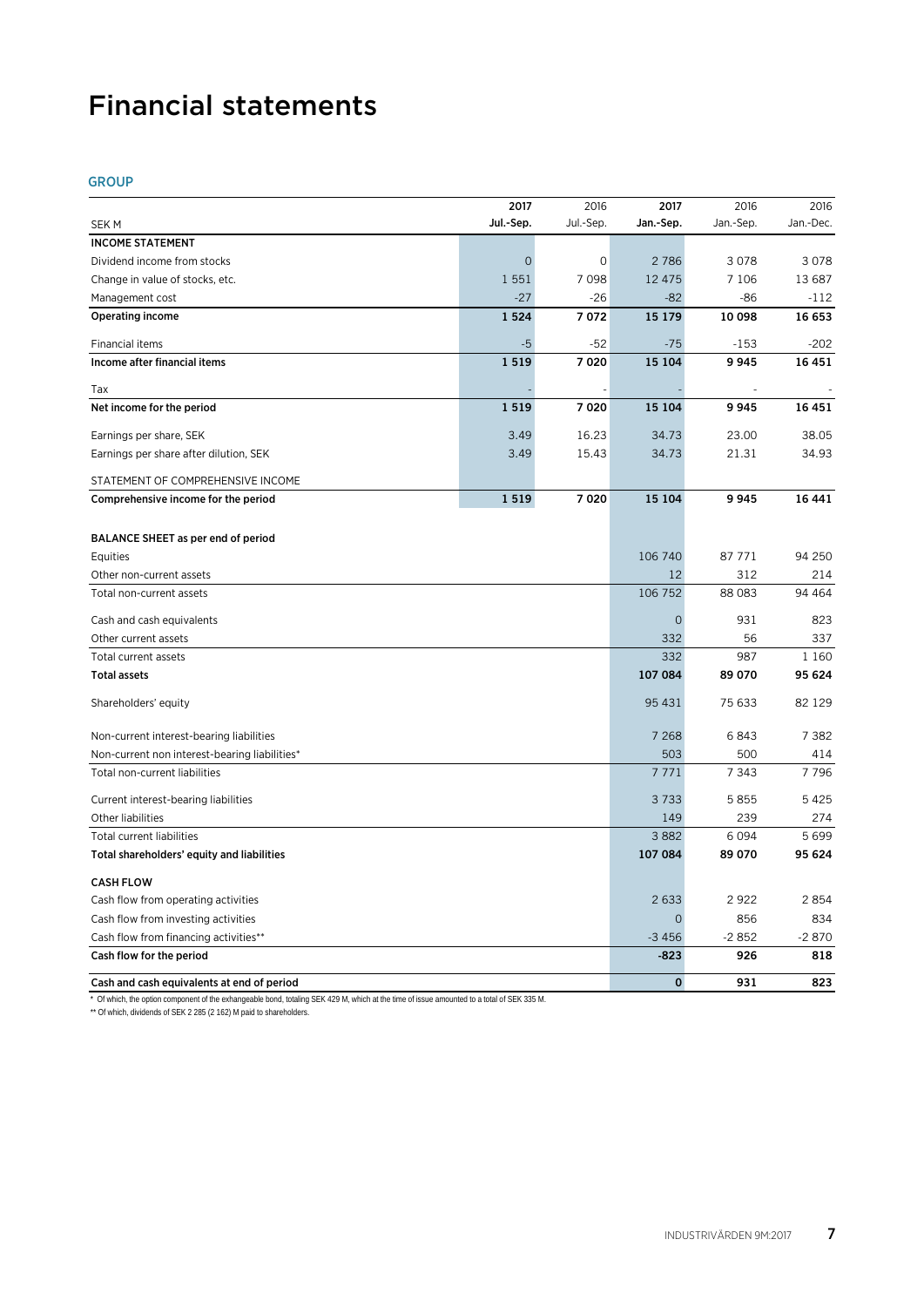|                                                   | 2017      | 2016       | 2016      |
|---------------------------------------------------|-----------|------------|-----------|
| SEK M                                             | Jan.-Sep. | Jan - Sep. | Jan.-Dec. |
| <b>CHANGES IN SHAREHOLDERS' EQUITY</b>            |           |            |           |
| Opening shareholders' equity as per balance sheet | 82 129    | 67850      | 67850     |
| Conversion                                        | 482       |            |           |
| Comprehensive income for the period               | 15 104    | 9945       | 16 441    |
| Dividend                                          | $-2285$   | $-2162$    | $-2162$   |
| Closing shareholders' equity as per balance sheet | 95 431    | 75 633     | 82 1 29   |
| INTEREST-BEARING NET DEBT at end of period        |           |            |           |
| Cash and cash equivalents                         | $\Omega$  | 931        | 823       |
| Interest-bearing assets                           | 323       | 330        | 503       |
| Non-current interest-bearing liabilities          | 7 2 6 8   | 6843       | 7 3 8 2   |
| Current interest-bearing liabilities              | 3 7 3 3   | 5855       | 5425      |
| Interest-bearing net debt                         | 10 678    | 11437      | 11481     |

# PARENT COMPANY

|                                            | 2017      | 2016     | 2016      |
|--------------------------------------------|-----------|----------|-----------|
| <b>SEK M</b>                               | Jan.-Sep. | Jan-Sep. | Jan.-Dec. |
| <b>INCOME STATEMENT</b>                    |           |          |           |
| Operating income                           | 11 797    | 6772     | 11 343    |
| Income after financial items               | 11 776    | 6 7 1 1  | 11 259    |
| Income for the period                      | 11 776    | 6711     | 11 259    |
| Comprehensive income for the period        | 11 776    | 6711     | 11 249    |
| BALANCE SHEET as per end of period         |           |          |           |
| Non-current assets                         | 63 674    | 48 932   | 53 333    |
| Current assets                             | 511       | 1 260    | 1 2 8 4   |
| <b>Total assets</b>                        | 64 185    | 50 192   | 54 617    |
| Shareholders' equity                       | 53 304    | 38 793   | 43 330    |
| Non-current liabilities                    | 7 771     | 5 3 4 3  | 5796      |
| <b>Current liabilities</b>                 | 3 1 1 0   | 6056     | 5491      |
| Total shareholders' equity and liabilities | 64 185    | 50 192   | 54 617    |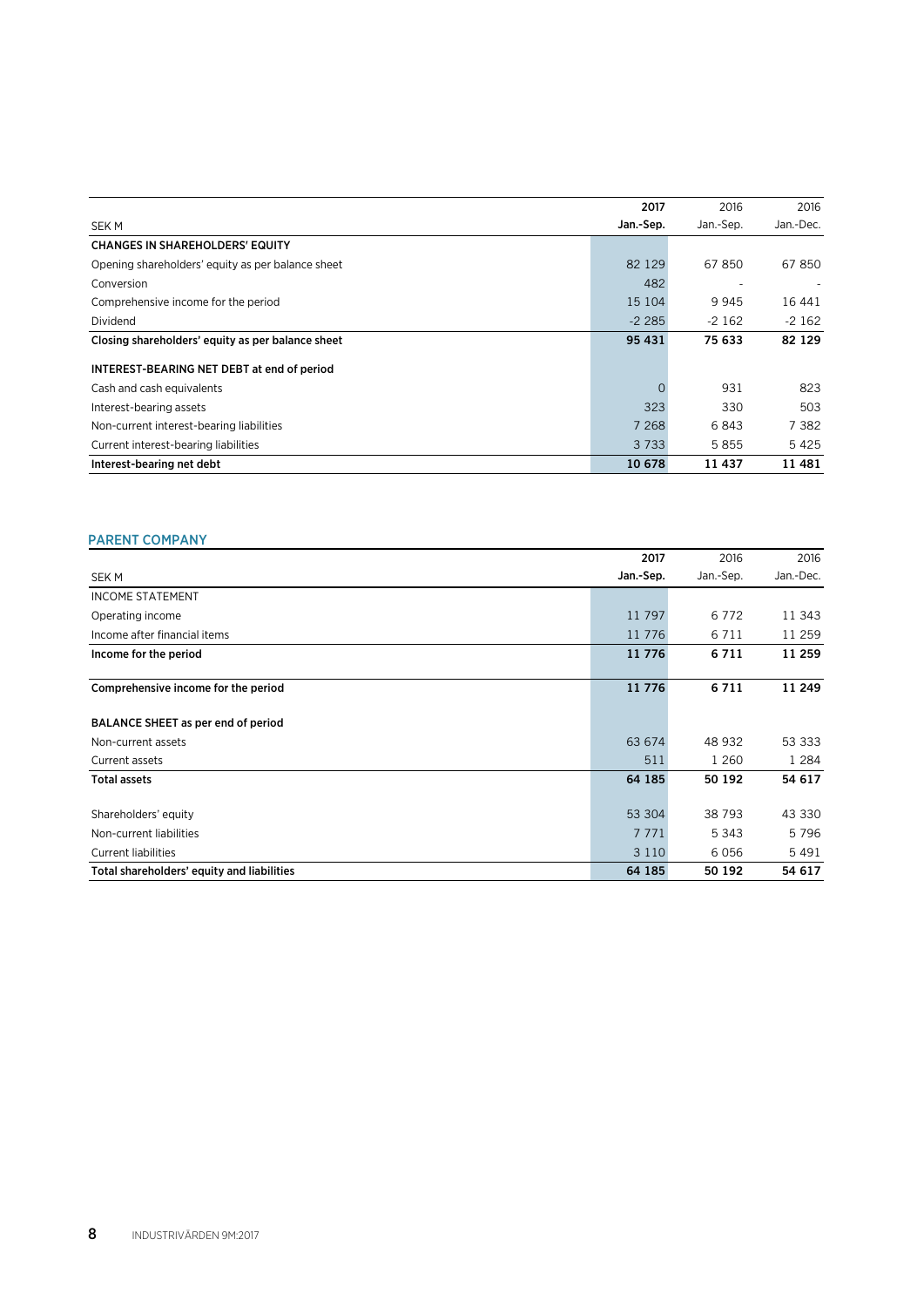# Accounting policies and notes

# ACCOUNTING POLICIES

This interim report has been prepared in accordance with IAS 34 Interim Financial Reporting. The consolidated financial statements have been prepared in accordance with International Financial Reporting Standards (IFRS) as endorsed by the EU, and the Swedish Annual Accounts Act. The Parent Company's financial statements have been prepared in accordance with RFR 2 – Accounting for Legal Entities, and the Swedish Annual Accounts Act. New or amended IFRSs and IFRIC interpretations have not had any effect on the Group's or Parent Company's earnings or financial position.

#### ESSITY SHARES

Revenue amounting to 16 120 M from received Essity shares have been reported in the income statement on the line Change in value of stocks, etc. The corresponding negative change in value of SCA shares have been reported on the same line.

### ALTERNATIVE PERFORMANCE MEASURES

The definitions for the alternative performance measures net asset value, debt-equities ratio, market value of the equities portfolio and interest-bearing net debt are provided in the 2016 Annual Report. The equity ratio is defined as equity in relation to total assets. These alternative performance measures are essential for the understanding and evaluation of an investment company's business.

### FAIR VALUE MEASUREMENT OF FINANCIAL INSTRUMENTS

In accordance with IFRS 13, financial instruments are measured at fair value according to a three level hierarchy. Classification is based on input data that is used in measuring the instruments. Instruments in Level 1 are valued according to quoted prices for identical instruments in an active market. Instruments in Level 2 are valued in a valuation model which uses input data that are directly or indirectly observable in the market. Instruments in Level 3 are valued using a valuation technique based on input data that are not observable in a market.

Responsibility for the measurement of fair value, which is based on documentation produced by the company's risk manager, rests with management. ISDA master agreements exist with the pertinent counterparties.

| 9/30/2017                | Level 1 | Level 2 | Level 3 | Total   |
|--------------------------|---------|---------|---------|---------|
| Assets                   |         |         |         |         |
| Equities                 | 106 543 |         | 197     | 106 740 |
| Derivatives, etc.        |         | 3       |         | 3       |
| <b>Total assets</b>      | 106 543 | 3       | 197     | 106 743 |
|                          |         |         |         |         |
|                          | Level 1 | Level 2 | Level 3 | Total   |
| <b>Liabilities</b>       |         |         |         |         |
| Option component of      |         |         |         |         |
| exchangeable bond        |         | $-429$  |         | $-429$  |
| Derivatives, etc.        |         | -84     |         | -84     |
| <b>Total liabilities</b> |         | -513    |         | -513    |

No changes have been made between levels compared with the preceding year.

#### RISKS AND UNCERTAINTIES

The dominant risk in Industrivärden's business is share price risk, i.e., the risk of a change in value caused by changes in share prices. A 1% change in the share price of the holdings in the equities portfolio as per September 30, 2017, would have affected its market value by approximately +/– SEK 1 100 M.

#### RELATED PARTY TRANSACTIONS

During the first nine months 2017, dividend income was received from associated companies.